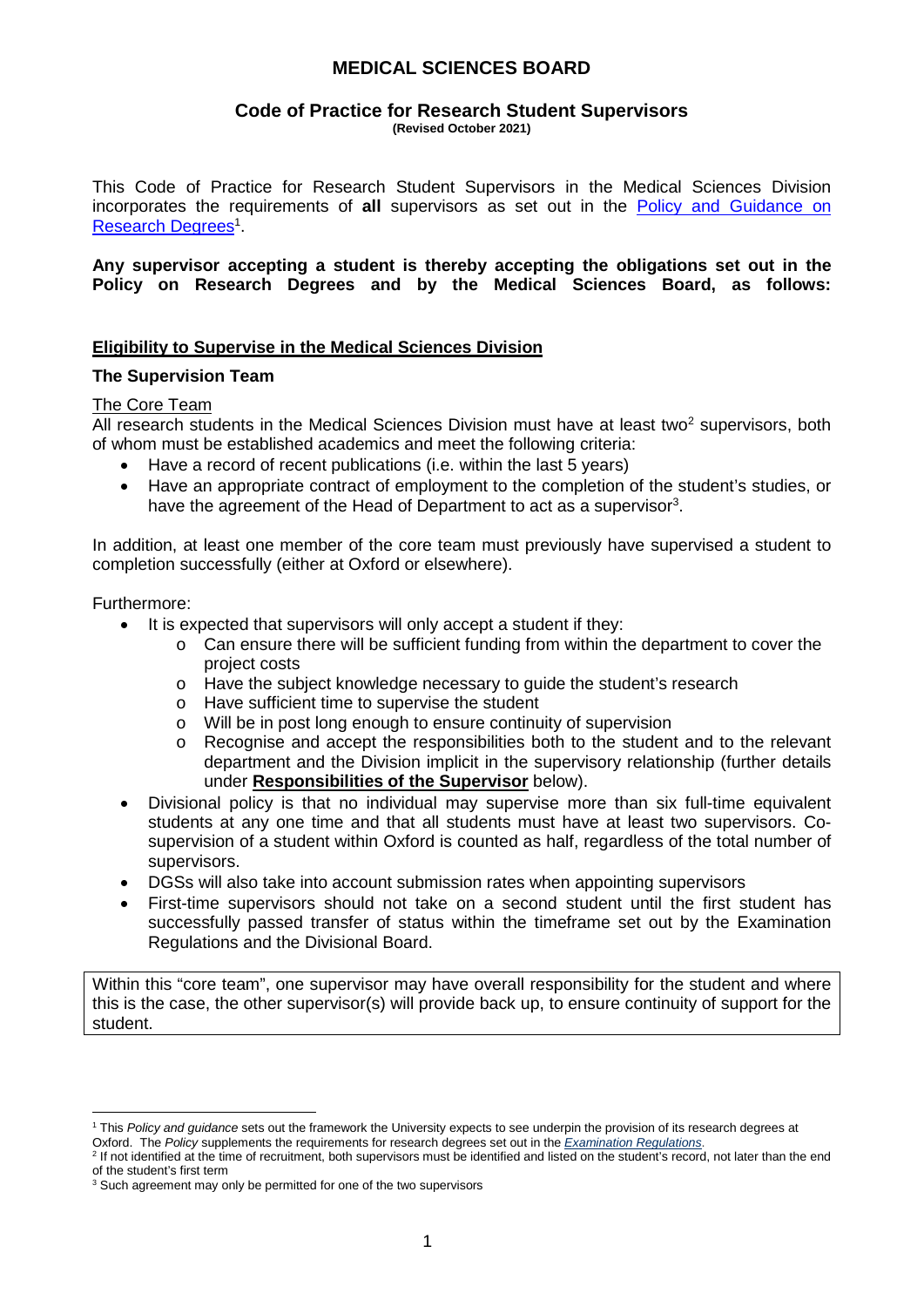#### **Code of Practice for Research Student Supervisors (Revised October 2021)**

### Additional supervision

A post-doc can be added to the supervisory team and this may have advantages for the student, the post-doc and the project. DGSs can decide on a case-by-case basis whether a post-doc is ready to co-supervise, bearing in mind the above criteria. Post-docs should in general be limited to supervising no more than two students at any one time.

### Supervisors external to the University of Oxford

External supervisors – e.g. from another HEI or Industrial partner – may be part of the supervisory team, in addition to the "core team". In some situations it may be appropriate for an external supervisor to be the second member of the core team, in which case the student would count as full-time equivalent against the Oxford-based supervisor's quota. But normally both core supervisors will be Oxford-based and external supervisors will be additional.

The criteria given here should be understood to be the Divisional minimum; departments have the flexibility to expand upon or extend the criteria to suit their own practices. You may therefore wish to contact your departmental Director of Graduate Studies (DGS).

### **Supervisor Training**

New supervisors<sup>[4](#page-1-0)</sup> must complete the online **DPhil Supervision at Oxford** course. All supervisors are required to complete this course prior to taking on their first student and thereafter at intervals of not less than 3 years. Training can also be obtained via the [Medical Sciences Division Skills](http://www.medsci.ox.ac.uk/study/skillstraining)  [Portal.](http://www.medsci.ox.ac.uk/study/skillstraining)

### **Conflicts of Interest**

Supervisors are **prohibited** from forming close, personal or intimate relationships with their students (including, but not limited to, marital, sexual, romantic, or emotional relationships; see also [the University's staff-student relationships policy\)](https://hr.admin.ox.ac.uk/staff-student-relationships). If such a relationship develops then it is in the best interests of both the student and the supervisor and of their immediate colleagues for this to be reported to the DGS or Head of Department, and for alterative and independent supervisory arrangements to be made, without detriment to the student. This does not preclude the supervisor and student continuing to collaborate scientifically with one another, but the formal supervisory responsibility must cease. If it is found that a supervisor has not reported such a relationship then they will not be permitted to supervise any further students.

Where a close personal relationship exists or develops *between co-supervisors* of a student, an additional senior academic colleague should be identified to act as a source of independent advice and support for the student concerned. This should be an individual of sufficient seniority to resolve any issues effectively, normally either the relevant Head of Department or Head of Unit.

Supervisors must inform their DGS or Head of Department if they are reviewing an application for admissions or funding from a member of their immediate family (or a person with whom they have a close personal relationship).

<span id="page-1-0"></span><sup>4</sup> Applies to any member of the supervisory team, including post docs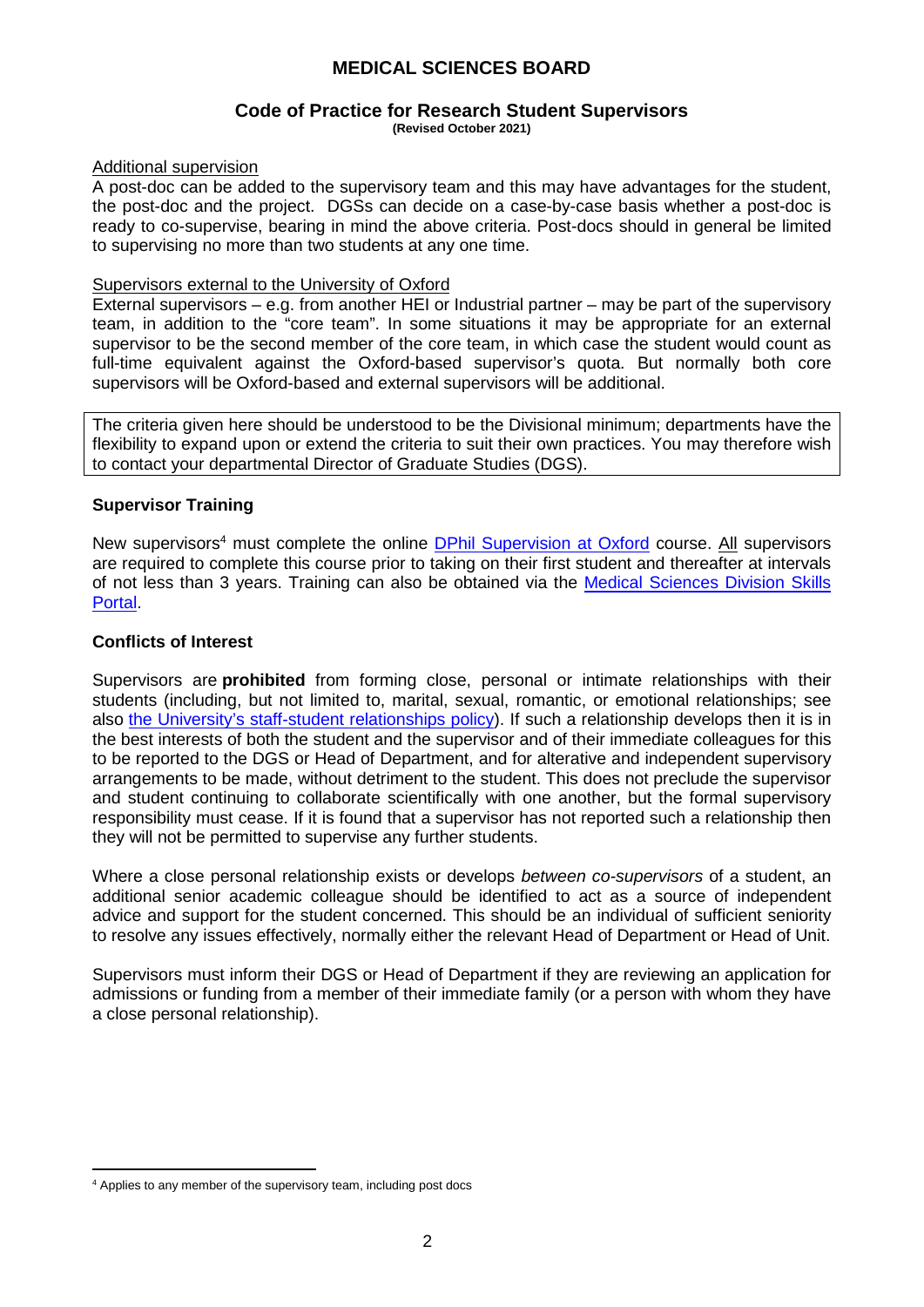#### **Code of Practice for Research Student Supervisors (Revised October 2021)**

### **Responsibilities of the Supervisor**

### **Enquiries from Prospective Students**

The Medical Sciences Graduate School website has a wealth of useful information for prospective applicants about programmes, funding and how to apply: <https://www.medsci.ox.ac.uk/study/graduateschool>

Please ensure that prospective applicants who contact you and who wish to be considered for admission:

- Are aware that if they wish to be considered for a funded place (in MSD), they must apply by the early January deadline at the latest
- Know that their qualifications must meet the requisite University and departmental entry requirements in order to be considered
- Are also directed to the Graduate Admissions website for information about how to apply: <http://www.ox.ac.uk/admissions/graduate>

If you are asked:

- Give an honest answer as to whether you have capacity to take on a student
- Give guidance as to whether their proposed project is likely to be compatible with your lab
- Give advice as to who else they might approach (e.g. Director of Graduate Studies)

DO NOT accept or reject the student yourself. The applicant must make the judgement as to whether or not they meet the admissions criteria (with advice on academic standards from NARIC if necessary) and proceed through the proper University admissions process if they choose.

### **Prior to arrival and first meeting**

Where possible, one of the supervisors within the core team should assign the student some directed reading before arrival. This might be of a general background nature so as to put the student in a position to discuss the topic with the supervisor soon after arrival, or it might form the start of a survey of current literature. A supervisor is required to meet their student not later than the second week of Full Term.

### **The initial term**

The supervisors should ensure, in co-operation with the student, that the main framework for the student's studies is established as speedily as possible during the first term.

This may include all or some of the following:

- Ensure that the student attends the college and departmental induction sessions offered to them
- Establish the means by which student and supervisors will communicate
- Establish the arrangements for scheduling meetings, recording their outcomes, reviewing work plans, and monitoring progress. You should ensure that the student knows how much time they should expect from each member of the supervisory team. Note that in the Medical Sciences Division:
	- o Formal meetings outside of the lab, at which one or more members of the core team should meet personally with the student to review their research progress, evaluate work plans including skills training, and discuss the content of their supervision reports, should take place at least once a month. Other supervisory team members are required to meet with the student at least once a term.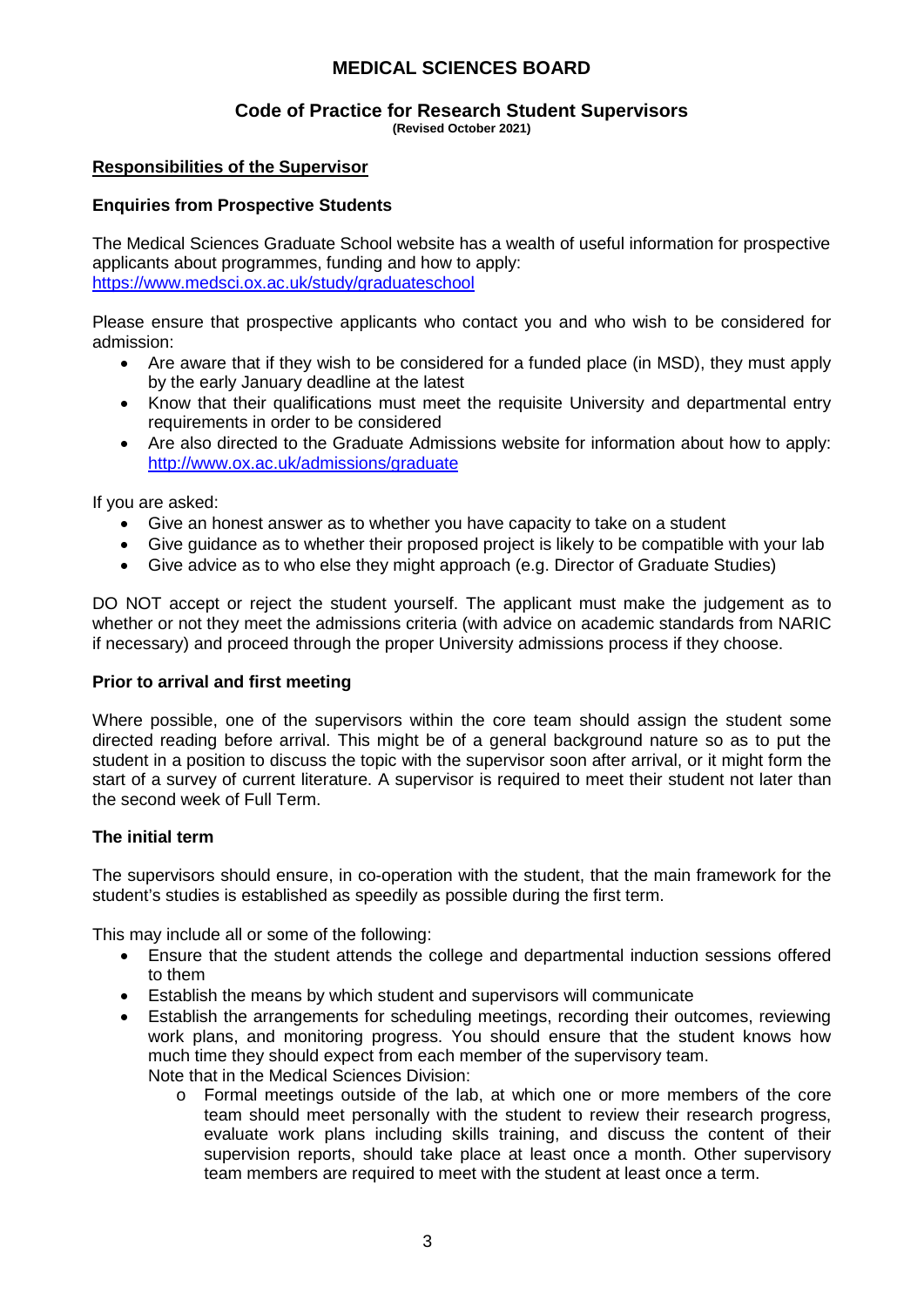#### **Code of Practice for Research Student Supervisors (Revised October 2021)**

- o Students must have regular meetings with the member of their supervisory team who has day-to-day supervisory responsibility, which may be a post-doc. A minimum of once a fortnight on average across a year is considered a good guideline.
- o Each department has an approved statement of provision for graduate students which specifies the expected frequency of supervisory meetings. Supervisors must ensure that they are familiar with their departmental statement and that the agreed schedule of meetings with the student meets the requirements of the statement.
- Establish who else will be involved in the supervision of the student (post-doc, external supervisor) and what their role is. The core supervisors should ensure that at the start of the project it is clear to the student who in the supervisory team is their main point of contact for advice and guidance, and ensure that respective responsibilities are clear both to academic colleagues and to the student
- Where a student undertakes research as part of a team or group, the supervisors should make clear the way in which the student's own contribution fits into the work of the remainder of the group
- Work to establish a clear project proposal with a good prospect of completion within the required time scale, and to identify the initial stages and early objectives of the project, taking account of the sponsor's requirements where appropriate
- Where completion of an initial research training course is required, identification of the structure, timetable and requirements of the course
- Preliminary identification by the student and supervisors of the skills, knowledge and aptitudes (including [Academic English](http://www.lang.ox.ac.uk/courses/english.html)) which are likely to be required for the successful completion of the research programme, and arrangements for supporting their acquisition or development
- Identify appropriate resources to support the research project and how these are to be accessed (including consumables, staffing and working facilities); where the student's research forms part of a funded research programme, the supervisors should ensure that sufficient financial support will be available for the duration of the student's period of study: if there is any doubt, he or she should agree with the student an alternative fallback project at an early stage
- Make clear any specific health and safety requirements for your laboratory and ensure that appropriate health and safety training in undertaken by the student
- Advise at an early stage on experimental design and the effective collection and storage of data
- Draw to the student's attention the need to consider any ethical issues which may arise during the course and any [requirements for ethical approval](https://researchsupport.admin.ox.ac.uk/governance/ethics)
- Identify (in consultation with the Director of Graduate Studies for the department) colleagues, where during his or her first year of research a student wishes, in addition to contact with his or her supervisors, to have limited consultation with one or two other academics, and to arrange for an approach to them by the student. In some departments this advisory group constitutes the student's thesis committee.
- Make clear the expectations regarding the student's working hours and vacation arrangements:
	- $\circ$  The normal expectation is that students should be working full-time. Interpretation of what this means will vary but supervisors should ensure in all cases that students do not feel obliged to work beyond the legal maximum which applies to employees of the University i.e. a maximum average working week of 48 hours, including overtime (calculated over a 17 week reference period). (Supervisors should also ensure that, in the interests of equal opportunities, they are reasonably flexible regarding hours, e.g. to ensure study can be compatible with having dependent children.) At the same time, hours should be by prior agreement, and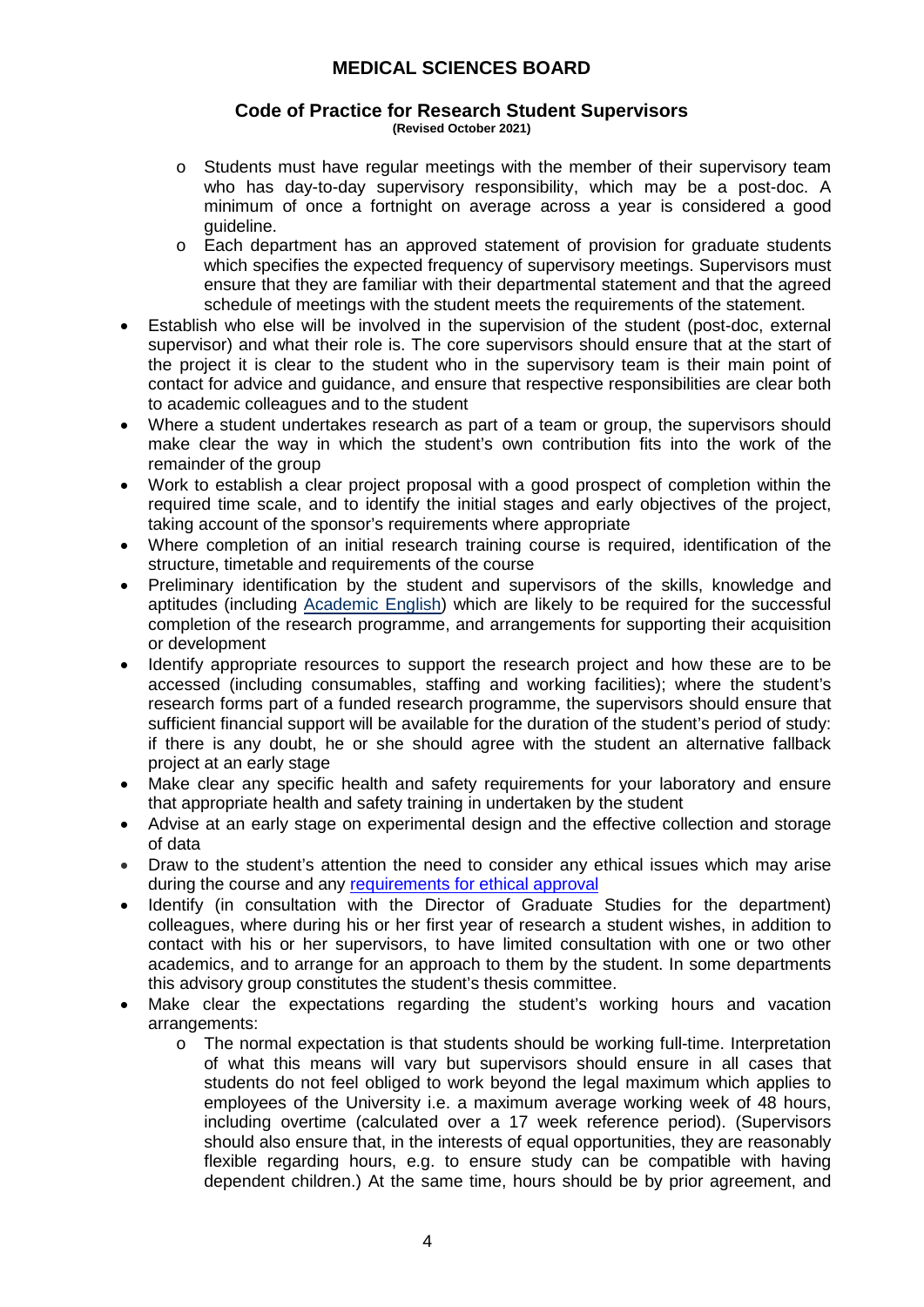#### **Code of Practice for Research Student Supervisors (Revised October 2021)**

arrangements should not be so flexible as to allow students to think that they can habitually miss days or turn up late.

- o The supervisors should make clear that the student is expected to take a reasonable amount of time off for holiday. Divisional policy is that students should receive a level of leave commensurate with employees of the University, i.e. 38 days of leave per annum inclusive of bank holidays.
- $\circ$  Students should have sufficient free time to make the most of the wider University and College resources.
- o **Importantly**, some students may wish for professional reasons to undertake paid work in addition to their study as students – for example locum clinical work or consulting in industry. Such work should not normally exceed 1 day per fortnight, including weekends. Any paid work should still allow students to spend at least 40 hours per week for a minimum 44 weeks of the year on their studies.

### **Throughout the Programme of Study**

Supervisors should:

- Meet with the student regularly in accordance with divisional and departmental guidelines and as agreed with the student
- Avoid unnecessary delays in the progress of the research
- Assist the student to work within a planned framework and timetable, (in particular by conducting regular reviews of the student's progress); and request written work as appropriate and in accordance with the plan and milestones discussed with the student and return submitted work with constructive criticism within a reasonable time
- Consider any requests for part-time or flexible working and do their best to accommodate such requests, including supporting formal application for part-time registration.
- Assist the student with the preparation, timetable and submission of material relating to applications for transfer of status, for re-admission after completion of preliminary research training or other course, and for confirmation of status, and to provide appropriate feedback, especially where the student has failed to meet the required standards. Research students must complete the process for transfer of status not later than the fourth term; DPhil students must complete the process for confirmation of status not later than the ninth term
- Advise the student on the composition of their thesis and on the timing for thesis submission, and read and comment on the thesis text itself
- Consult with the student in order to make recommendations for the appointment of examiners; DPhil students must submit their thesis not later than the twelfth term; MSc by Research students must submit their thesis not later than the ninth term
- Be accessible to the student at appropriate times when advice is needed and respond to requests for advice within a reasonable timescale
- Discuss the student's training needs with them and monitor their ability to write a coherent account of their work in good English; advise them where they might find training provision - the Division provides a website detailing or linking to all opportunities for student training outside of individual departments: <http://www.medsci.ox.ac.uk/study/skillstraining>
- Pursue opportunities for the student to discuss his or her work with others in the wider academic community (including the presentation of research outcomes where relevant) at University, national and international level.

### **Progress reports**

It is the responsibility of the supervisors to provide the student with regular information as to the student's progress (to ensure that the student feels properly directed and able to communicate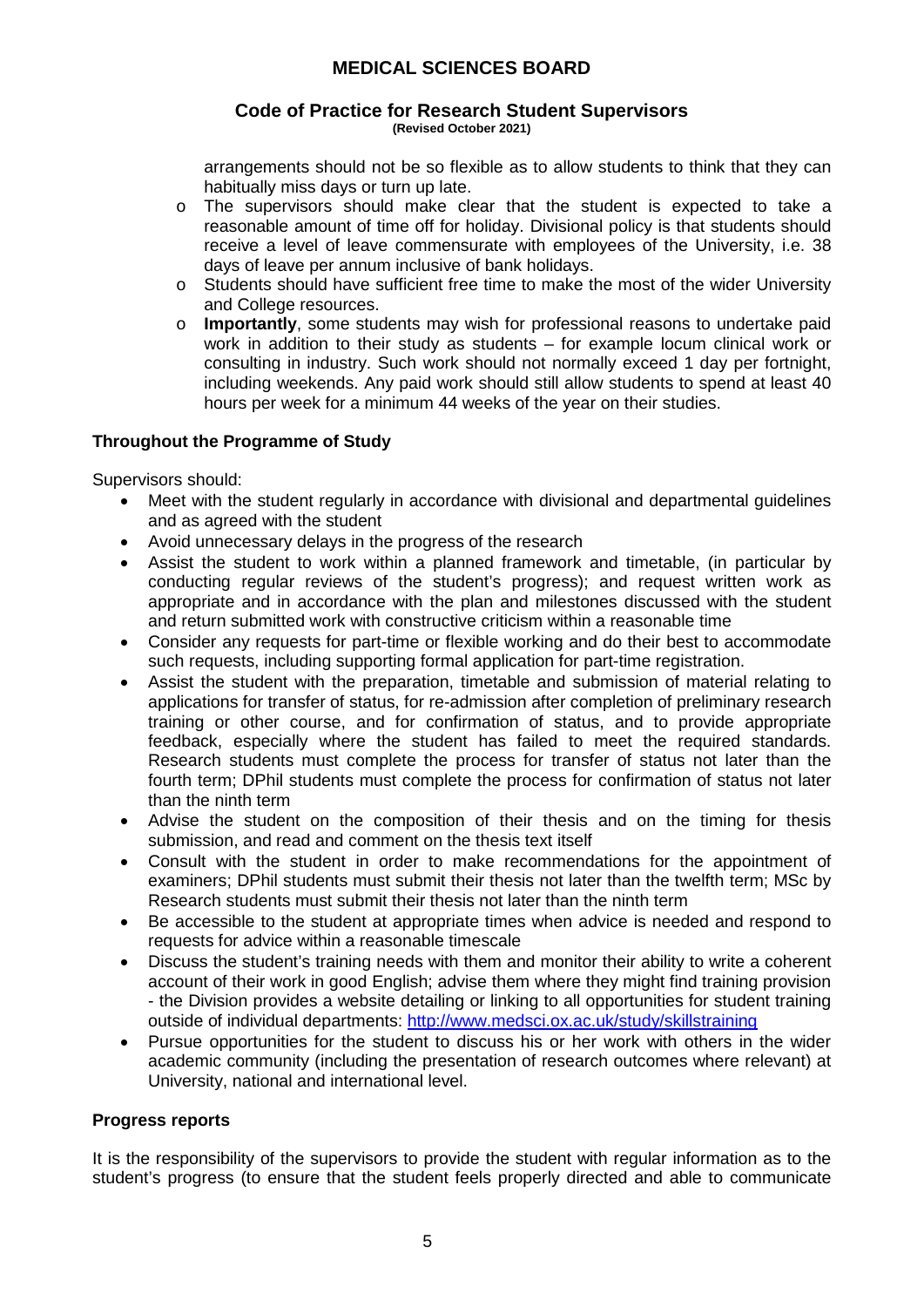#### **Code of Practice for Research Student Supervisors (Revised October 2021)**

with the supervisor), and, where problems arise, provide guidance and assistance as to necessary corrective action.

Furthermore, the completion of the quarterly supervision report, to which both student and supervisor now contribute via Graduate Supervision Reporting (GSR, access is via your eVision account), is mandatory for supervisors. The discussion of the contents of the report should be viewed as part of a regular review of progress. You should strongly encourage your student to submit a report on their progress although it is not compulsory. All those submitting reports through GSR should be aware that what they write can be viewed by other people with direct responsibility for the student, including the student, all supervisors, the Director of Graduate Studies, the student's college advisor, and a small number of administrators.

Each report should also state the nature and extent of recent contact with the student, and, if there has been none, state why this is so. At the end of the first term, the supervisors and student should review not only academic progress, but also how well the student has adjusted to his or her new work environment, how well the environment is meeting his or her needs, and plans to remedy any deficiency. The supervisors should alert the Director of Graduate Studies to any problems experienced in supervising the student.

### **Cover for absence**

The supervisors should avoid absence or leave without appropriate temporary supervision having been arranged for the student. (Leave will not normally be approved without such arrangements being in place.) Heads of department should take this requirement into account when managing requests for sabbatical leave.

### **Students' Skills Development & Career Progression**

Supervisors have a role in ensuring that students develop the research skills, transferable skills and understanding of career options that they will need to progress in their careers; they should encourage the student to obtain knowledge and information about career opportunities and should alert the student, where necessary, to other services provided within the University and elsewhere.

The completion of Training Needs Analysis (TNA) forms is now required whereby students identify the training needed, this is signed off by the supervisor and the training undergone is monitored. TNA form submission is required for transfer and confirmation of status.

Supervisors should also:

- Incorporate discussion of skills training (including at the induction stage) into their formal (at least monthly) meetings with the student and ask the student to provide a progress report for other supervisory team members at least once a term.
- Ensure that students acquire the research techniques they need for the successful completion of their project
- Encourage students to take part in the life of the department/institution
- Encourage students to make presentations on their research
- Encourage students to publish
- Encourage students to attend national and international conferences
- Approve reasonable requests from students to participate in public engagement and outreach activities
- Encourage students to take up the teaching opportunities available to them.
	- o <https://canvas.ox.ac.uk/courses/30310>